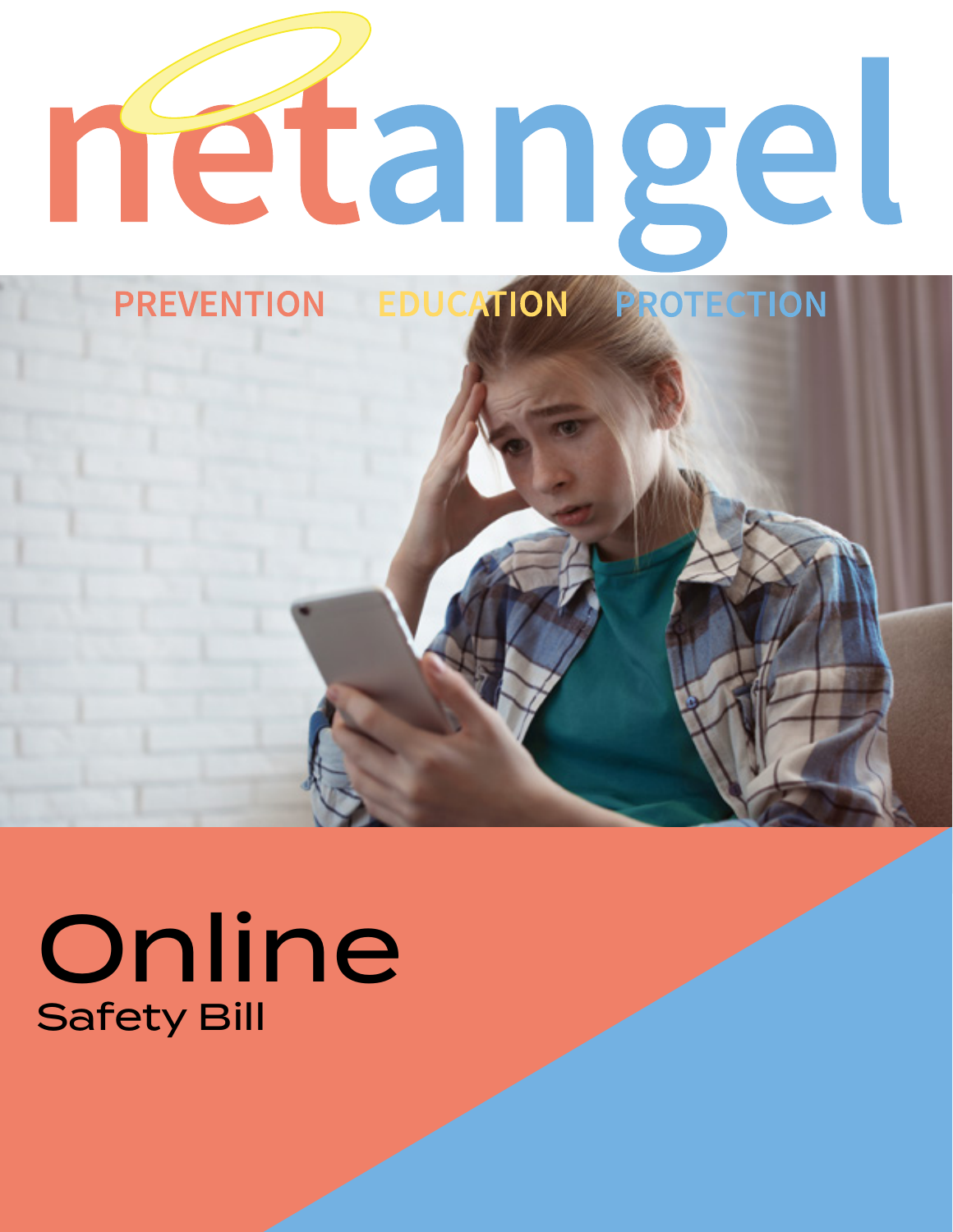## **UK's landmark**

#### **Online Safety Bill**

Several online safety issues, including scams and assaults against women and girls, could be addressed as part of the online safety bill, according to a recent parliamentary report.

Additionally, it would force big tech companies to hold senior managers accountable and make them personally liable for failures in court.

The supporter of the report said, "we need to call time on the wild west online".

"For too long, big tech has gotten away with being the land of the lawless.... the era of



The first draft of the regulation included a duty of care for large social networking sites to remove illegal and harmful content and protect children.

Ofcom has been called upon to set more explicit standards and have a broader authority to investigate and fine big tech firms, according to the House of Commons.

Some of the recommendations in the 191 pages are:

An explicit duty for all pornography sites to make sure children cannot access them Scams and fraud - such as fake adverts designed to trick users - should be covered The bill should cover not just content, but "the potentially harmful impact of algorithms" It should also be expanded to cover paid-for advertising, such as those involving scams

Also, based on recommendations from the Law Commission, they propose that more new criminal offenses be created in the bill, including the following.

Promoting or "stirring up" violence against women, or based on gender or disability Knowingly distributing seriously harmful misinformation

Content "promoting self-harm" should be made illegal

"Cyber-flashing" - the sending of unwanted naked images - should be illegal so should deliberately sending flashing images to those with epilepsy, to cause a seizure



| <b>App</b> Instagram |  |  |
|----------------------|--|--|
|                      |  |  |

**Age Rating** Pegi - Parental Guidance - App 13+

**Synopsis** Snap, edit, and share photos and short videos on a public or private network of followers. As with all social media sites, popular features include the sharing and commenting of photos. One of the appealing features is allowing you to apply fun filters and effects to your photos.

**What do parents need**  The more "likes" someone has the more popular they feel. This can affect **to know** their self-esteem and worth when they don't get the likes. All photos are public unless you change the privacy setting. Users are more exposed beyond their followers with hashtags and location information.



| <b>App</b> Whats App                                                                                                                                                                                                                                                                              |  |
|---------------------------------------------------------------------------------------------------------------------------------------------------------------------------------------------------------------------------------------------------------------------------------------------------|--|
| Age Rating Pegi - 3 - App 16+                                                                                                                                                                                                                                                                     |  |
| <b>Synopsis</b> Allows user to chat with their approved family and friends. Allows users to<br>instant message, call as well as video messaging/video calling. This app is<br>very popular from ages 9+ allows children to socialise with friends.                                                |  |
| <b>What do parents need</b> Like any instant messaging app users can become distraceted or agitated.<br><b>to know</b> Usless user are using the same version of the app it is not always possi-<br>ble to delete the message. Make sure your child understands about their<br>digital footprint. |  |

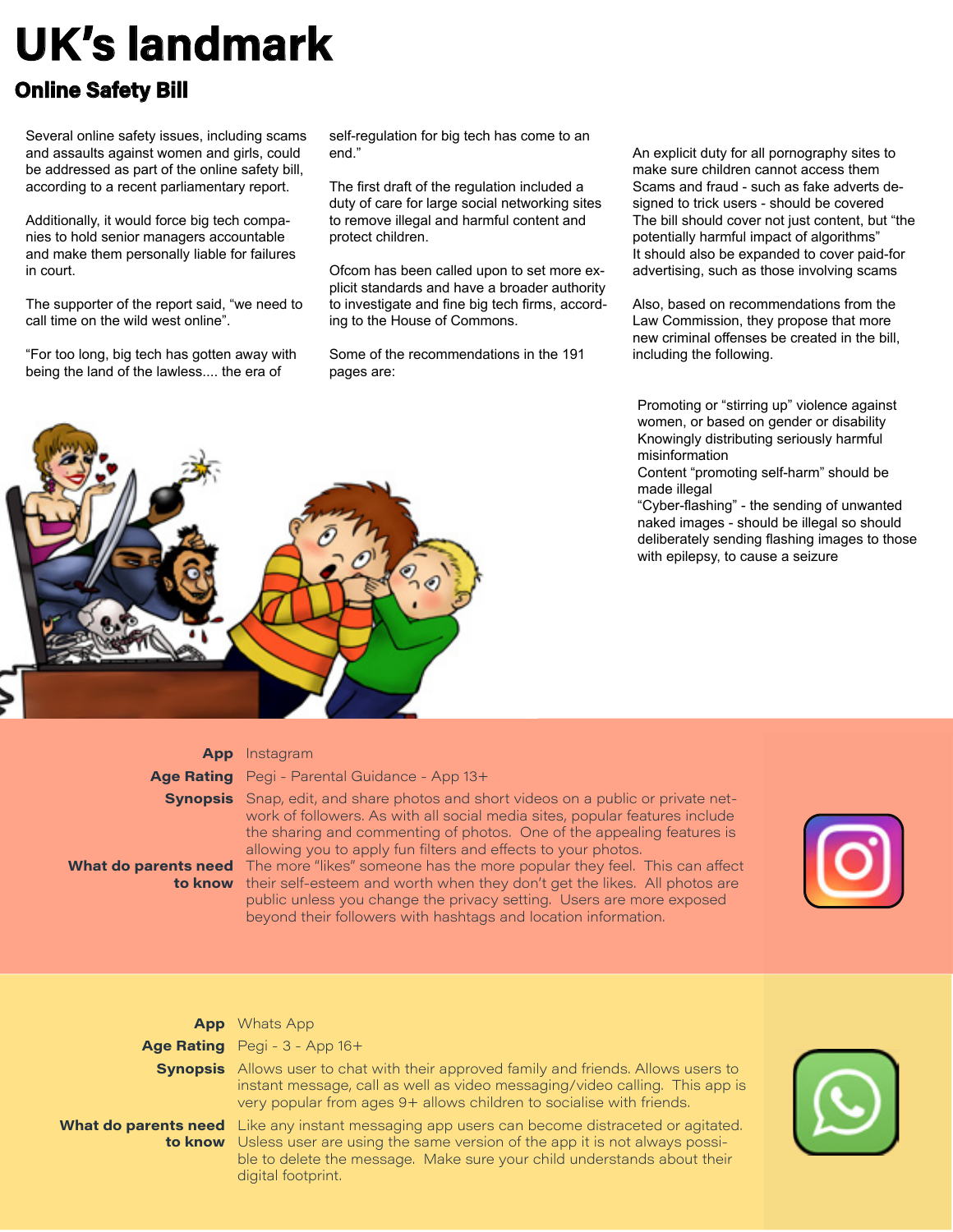### **New porn verification rules:**

#### **Online Safety Bill**

One of the measures of the online safety bill is to change how porn sites work in the UK. This will lead to a crackdown on adult content sites in the UK in order to ensure that all users are over the age of 18.

Pornographic websites will now be required to verify the age of their users through either secure age-verification technology or by third-party services, under these new rules.

In the event that sites fail to comply with the act, Ofcom, as the sector's regulator, can fine them a percentage of their global revenues or block the sites from operating in the UK. More importantly, managers of these companies could be held responsible if they fail to comply with the act.

Children are too easily able to access pornography online. This new law will provide parents with peace of mind. By strengthening the Online Safety Bill, our children will be protected from obtaining damaging information.

Approximately half of 11 to 13-year-olds have been exposed to pornographic material at some point. This gives children an unhealthy understanding of sex and consent, putting them at risk from predators and hampering their ability to report abuse.

Andy Burrows, of the National Society for the Prevention of Cruelty to Children (NSPCC),



welcomed the strengthening of the Online Harms Bill but said it didn't go far enough.

"It's right the government has listened to calls to fix one of the gaps in the Online Safety Bill and protect children from pornography wherever it's hosted," he said.

"Crucially, they have also acted on our concerns and closed the 'Only Fans loophole' that would have let some of the riskiest sites off the hook despite allowing children access to extremely damaging material.

"But the legislation still falls short of giving children comprehensive protection from preventable abuse and harmful content and needs significant strengthening to match the government's rhetoric and focus minds at the very top of tech companies on child safety."

|  | <b>On the Radar</b> Roblox sex games - BBC News Article Link |
|--|--------------------------------------------------------------|
|  |                                                              |

What do parents need Roblox sex games are commonly referred to on the platform as "condos". **to know** There are spaces, created by users, where people can discuss sex, and avatars can have virtual sex. Roblox have developed parental control tools. If you are unsure how to set these up you can refer to the netangel YouTube Channel, which has two step-by-step tutorials. "A Parents Guide to Roblox" and a "How to Set Up and Configure Roblox Privacy Settings.

#### **Link to parental guide** [A parents guide to Roblox](https://youtu.be/32DjNpNDh4c)

| <b>On the Radar</b> Wink |                                                                                                                                                                                                                                                                                                                                                                                                                       |  |
|--------------------------|-----------------------------------------------------------------------------------------------------------------------------------------------------------------------------------------------------------------------------------------------------------------------------------------------------------------------------------------------------------------------------------------------------------------------|--|
|                          | Age Rating Pegi - Parental Guidance                                                                                                                                                                                                                                                                                                                                                                                   |  |
|                          | <b>Synopsis</b> Wink is the best place to make new friends from all over the world! It's as<br>easy as swiping right and starting up a conversation with your potential<br>new bestie. Swipe, Chat, Express Yourself, Earn Gems                                                                                                                                                                                       |  |
|                          | What do parents need Wink is a messaging app allowing children to communicate with others.<br>to know Similar to popular dating apps Wink uses the swipe method to looking at<br>profiles giving you the choice to accept or decline. Once children are con-<br>nected Wink allows them to share personal information including photos<br>and their location. This could leave your children open to potential risks. |  |